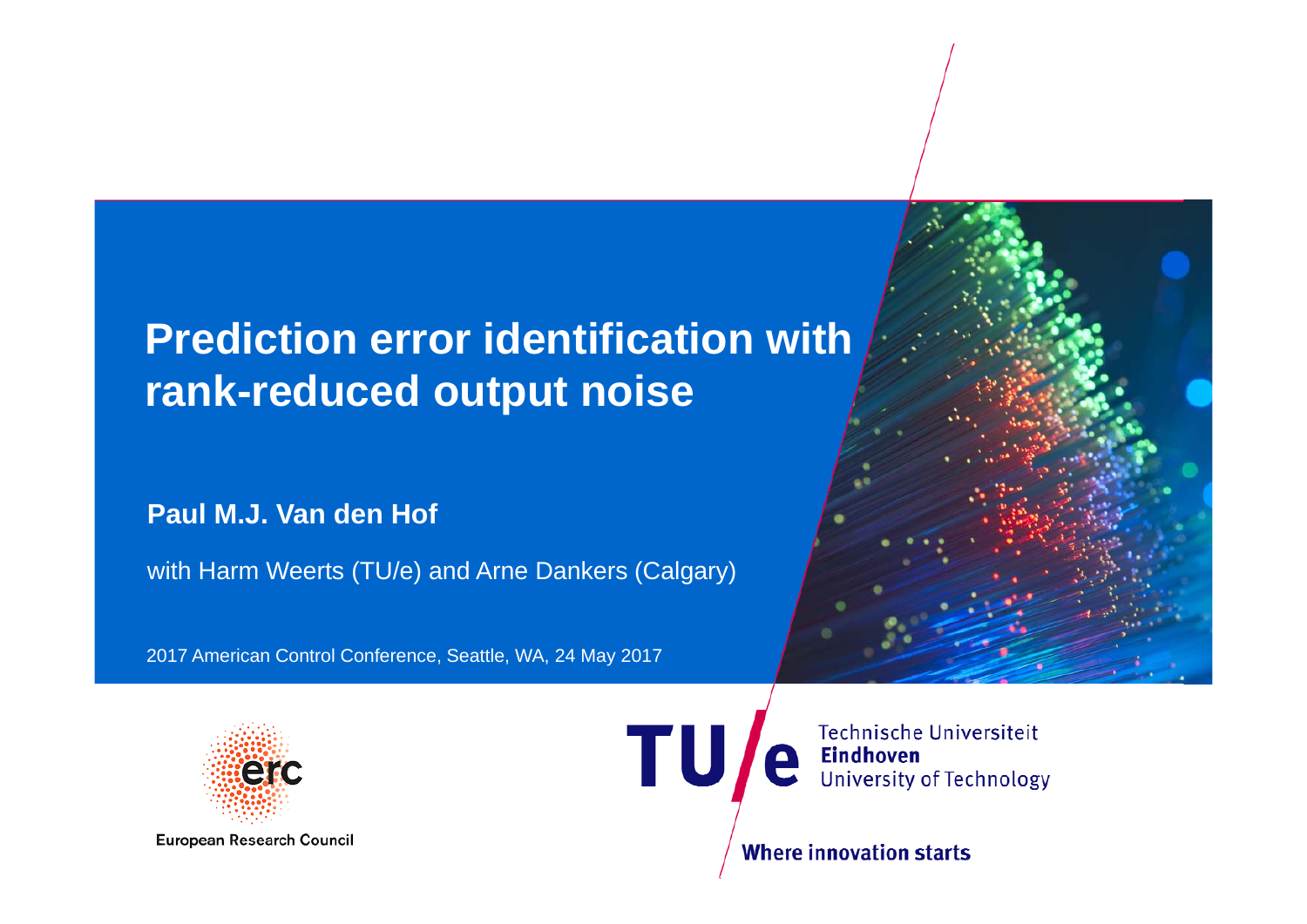### **Introduction – dynamic networks**

## Decentralized process control extending the Power grid



Metabolic network



Distributed control (robotic networks)



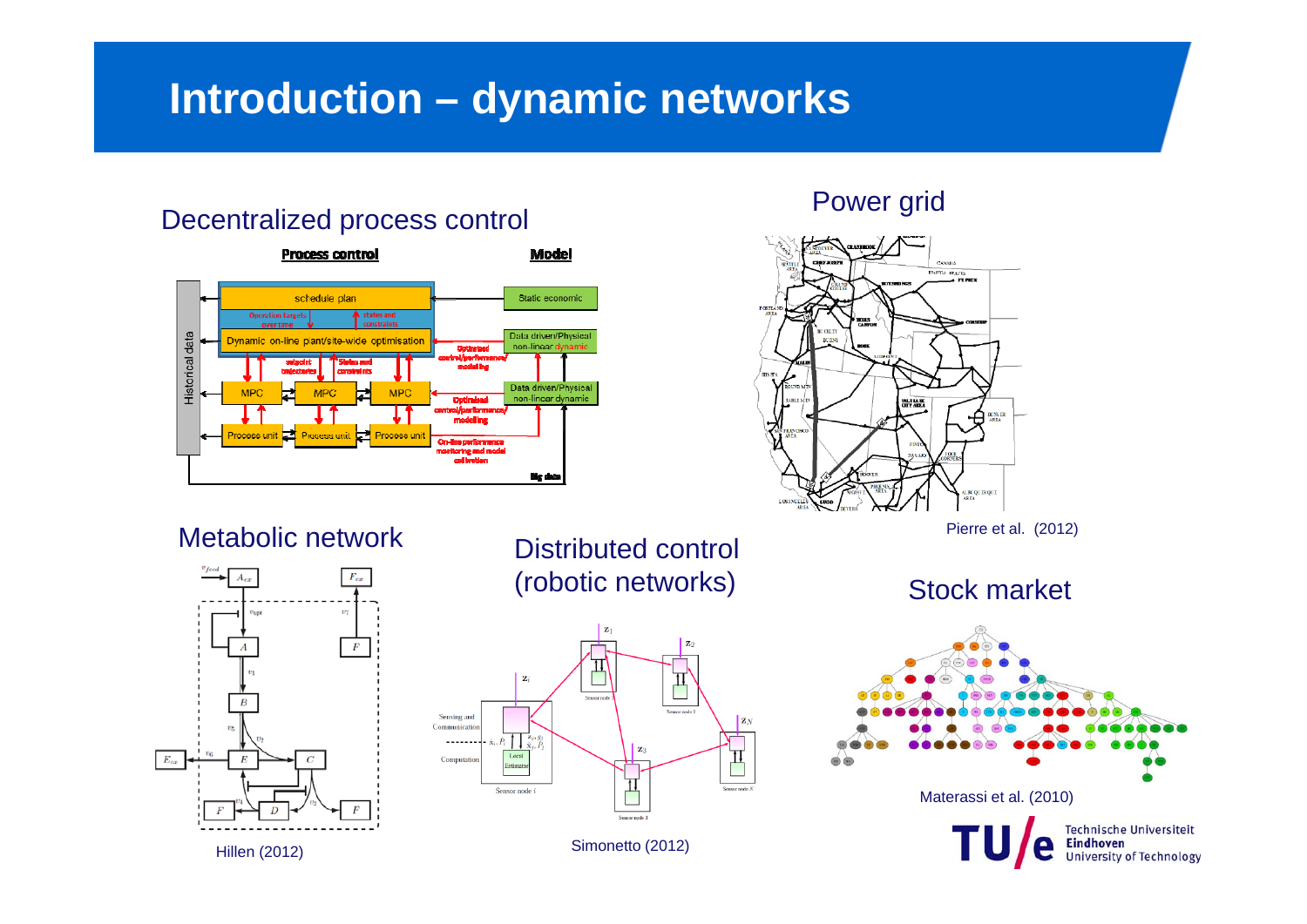# **Introduction - identification**

**The classical (multivariable) identification problems:** [Ljung (1999)]



Identify a plant model  $\hat{G}$  on the basis of measured signals *u*, *y (***and possibly** *r)*

 $\bullet$  **We have to move from fixed and known configuration to deal with and exploit** *structure* **in the problem**

**→ Dynamic networks** 

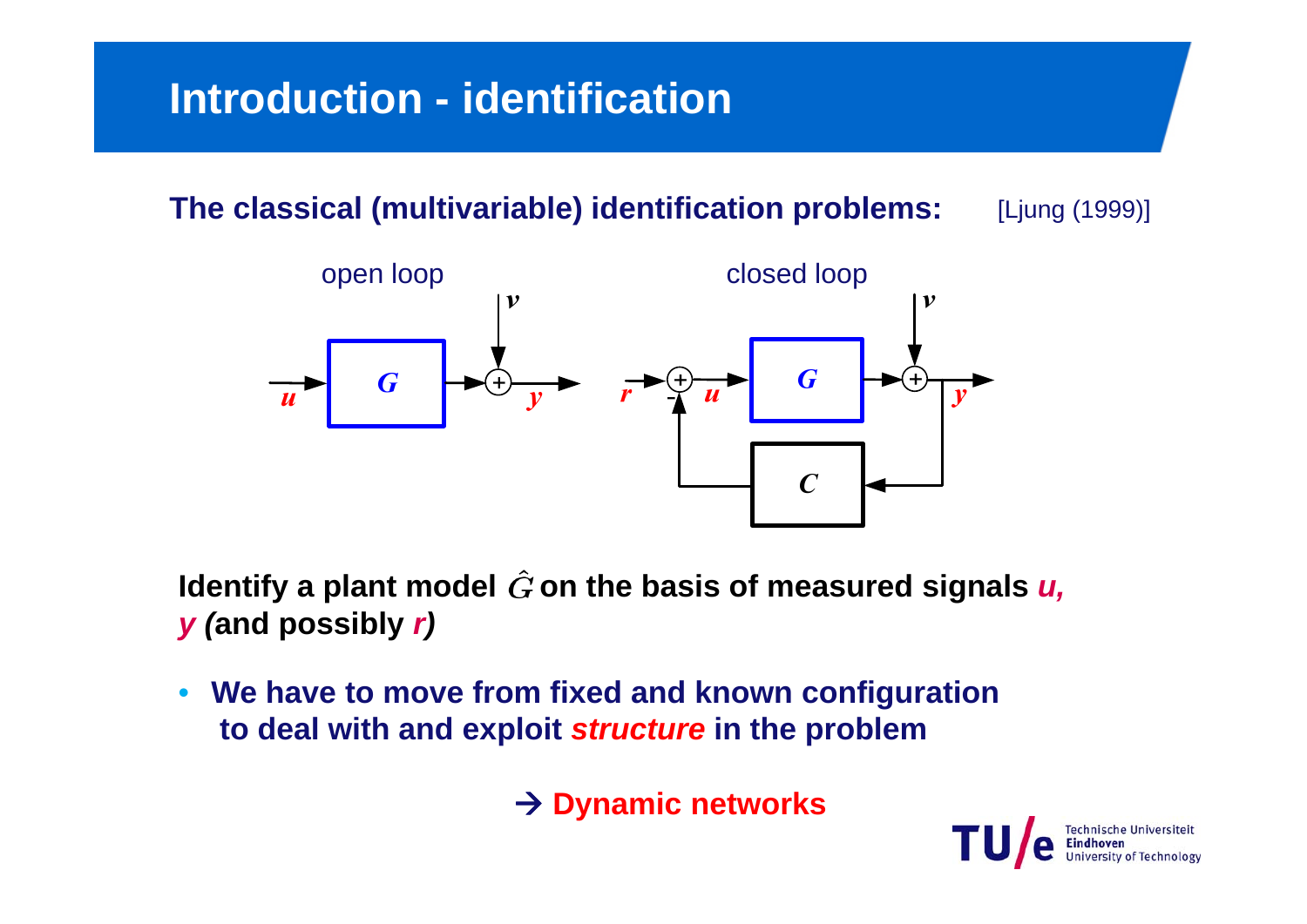### **Introduction – Dynamic network identification**



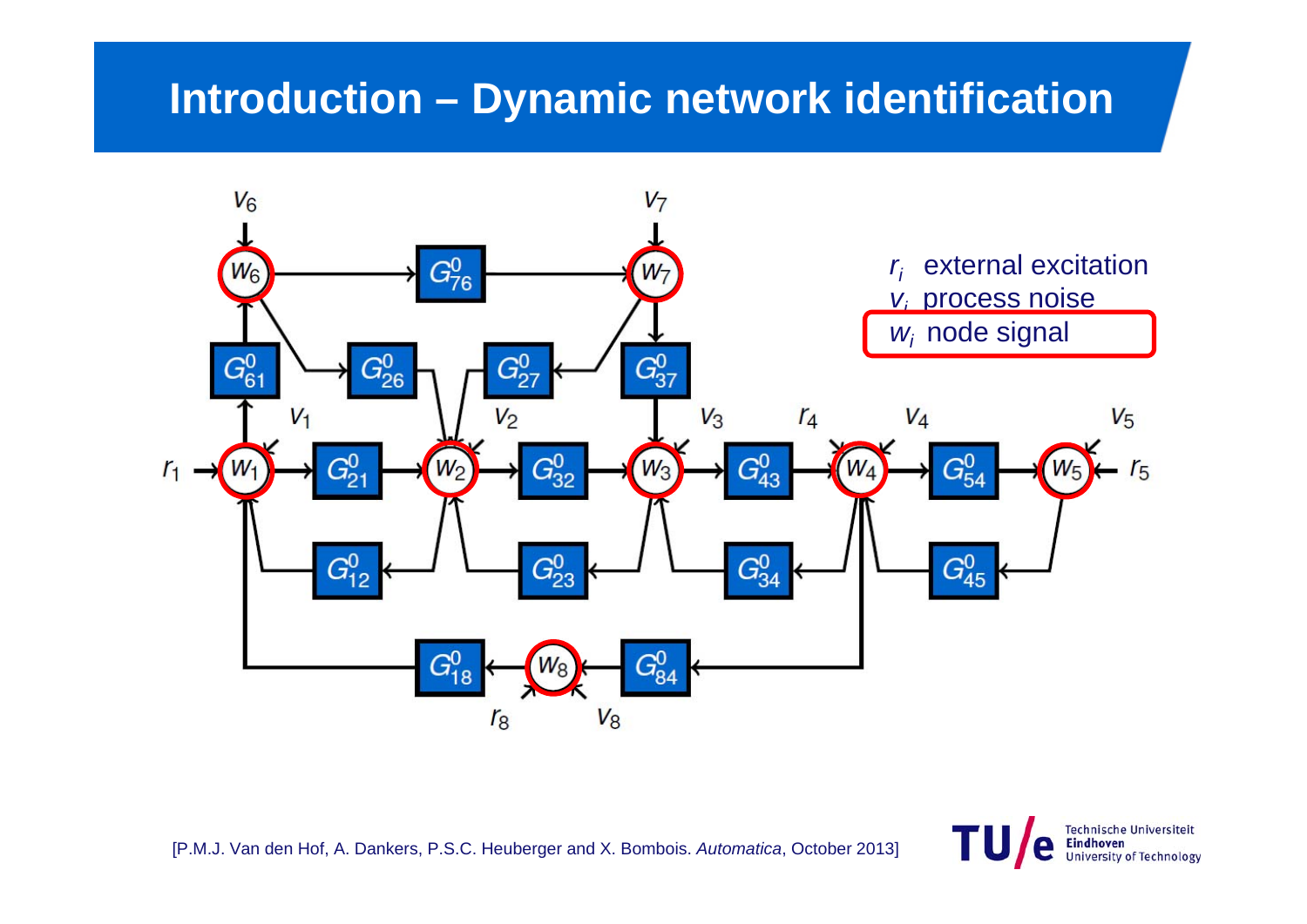### **Introduction – Dynamic network identification**



*ri* external excitation *vi* process noise *wi* node signal

$$
v(t) = \begin{bmatrix} v_1(t) \\ \vdots \\ v_L(t) \end{bmatrix}
$$

**What are assumptions on process noises when identifying (parts of) a network?**

- Independent white noise processes
- Vector stochastic process with full rank spectrum, leading to a square noise model:

 $v(t) = H(q)e(t)$ 

• If  $\bm{dim}(\bm{e}) < \bm{L}$  then we have "singular" or "reduced-rank" noise

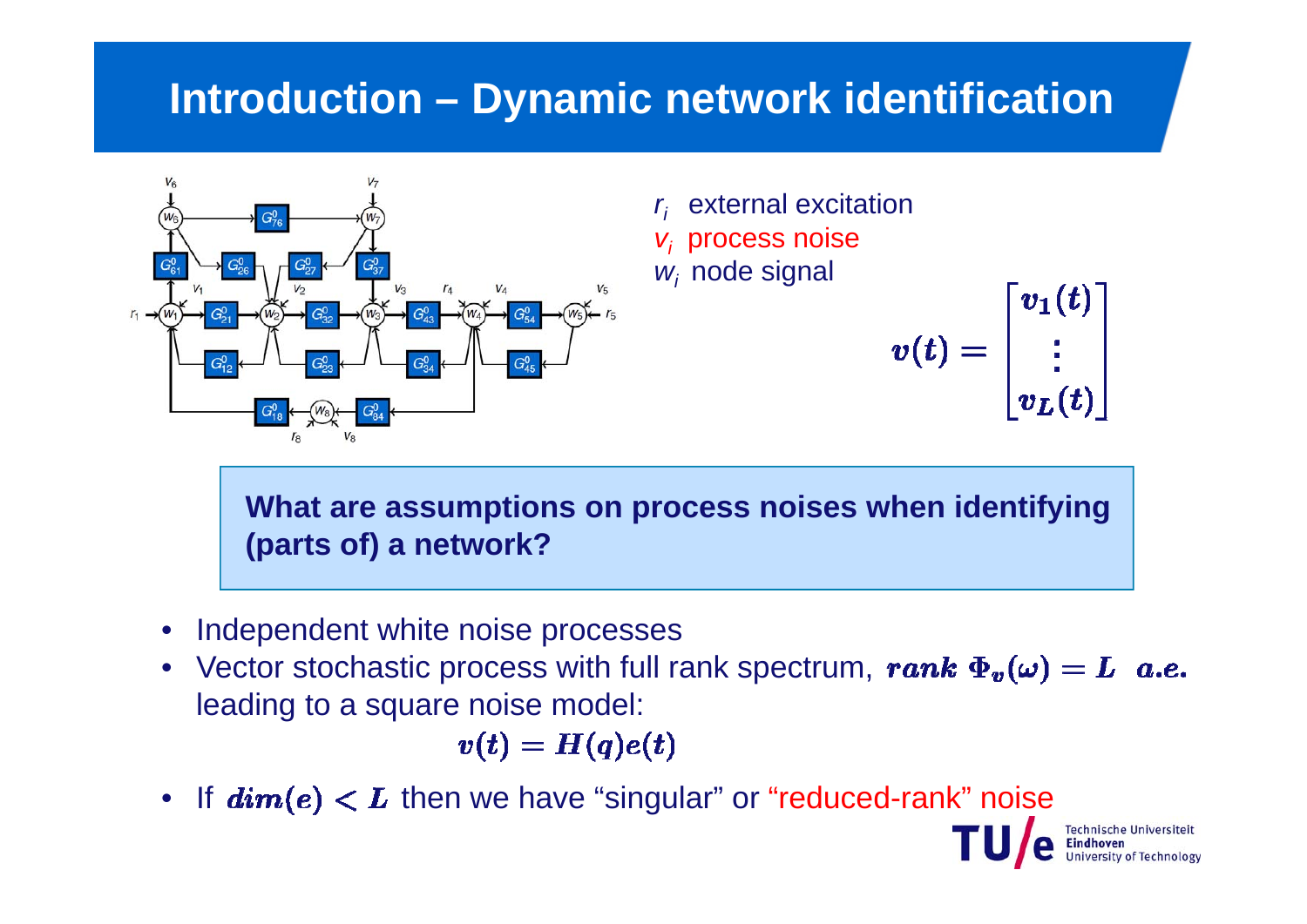### **Identification with reduced-rank noise**



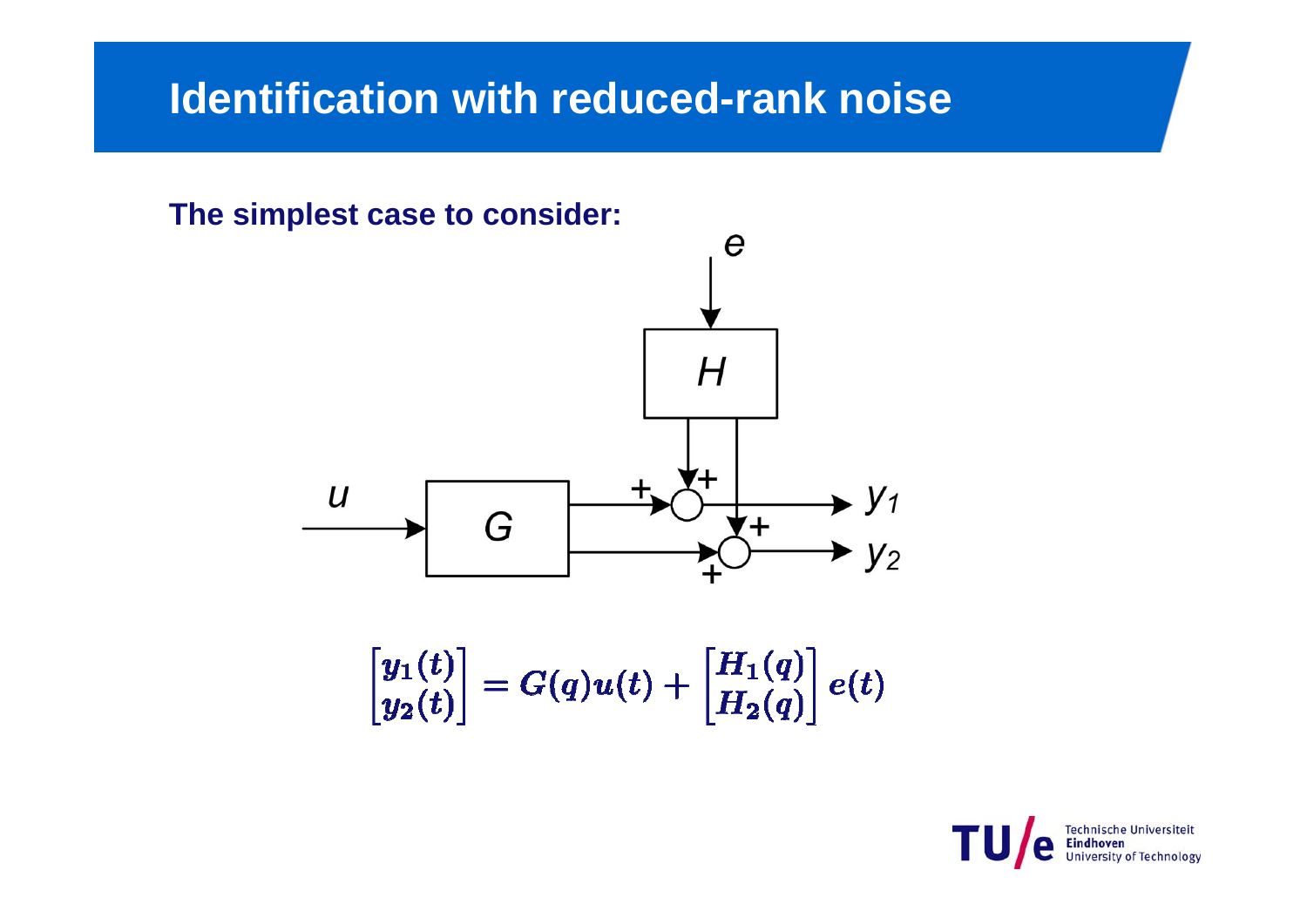### **Identification with reduced-rank noise**

$$
\begin{bmatrix} y_1(t) \\ y_2(t) \end{bmatrix} = G(q)u(t) + \begin{bmatrix} H_1(q) \\ H_2(q) \end{bmatrix} e(t) \qquad \lim_{z \to \infty} H(z) := H^{\infty} = \begin{bmatrix} 1 \\ \eta \end{bmatrix}
$$

**The innovation form:**

**One-step-ahead predictor:**  $\hat{y}(t|t-1) := \mathbb{E}\{y(t) | y^{t-1}, u^t\}$ 

$$
y(t)-\hat{y}(t|t-1)=H^\infty e(t)=\tilde{H}(q)[y(t)-G(q)u(t)]
$$
  

$$
\tilde{H}(q):=\begin{bmatrix}I-[H(q)-H^\infty]H^+(q)\end{bmatrix}\qquad H^+(z)H(z)=I
$$

**In full-rank case:**

**In our case:**

The predictor filters are non-unique

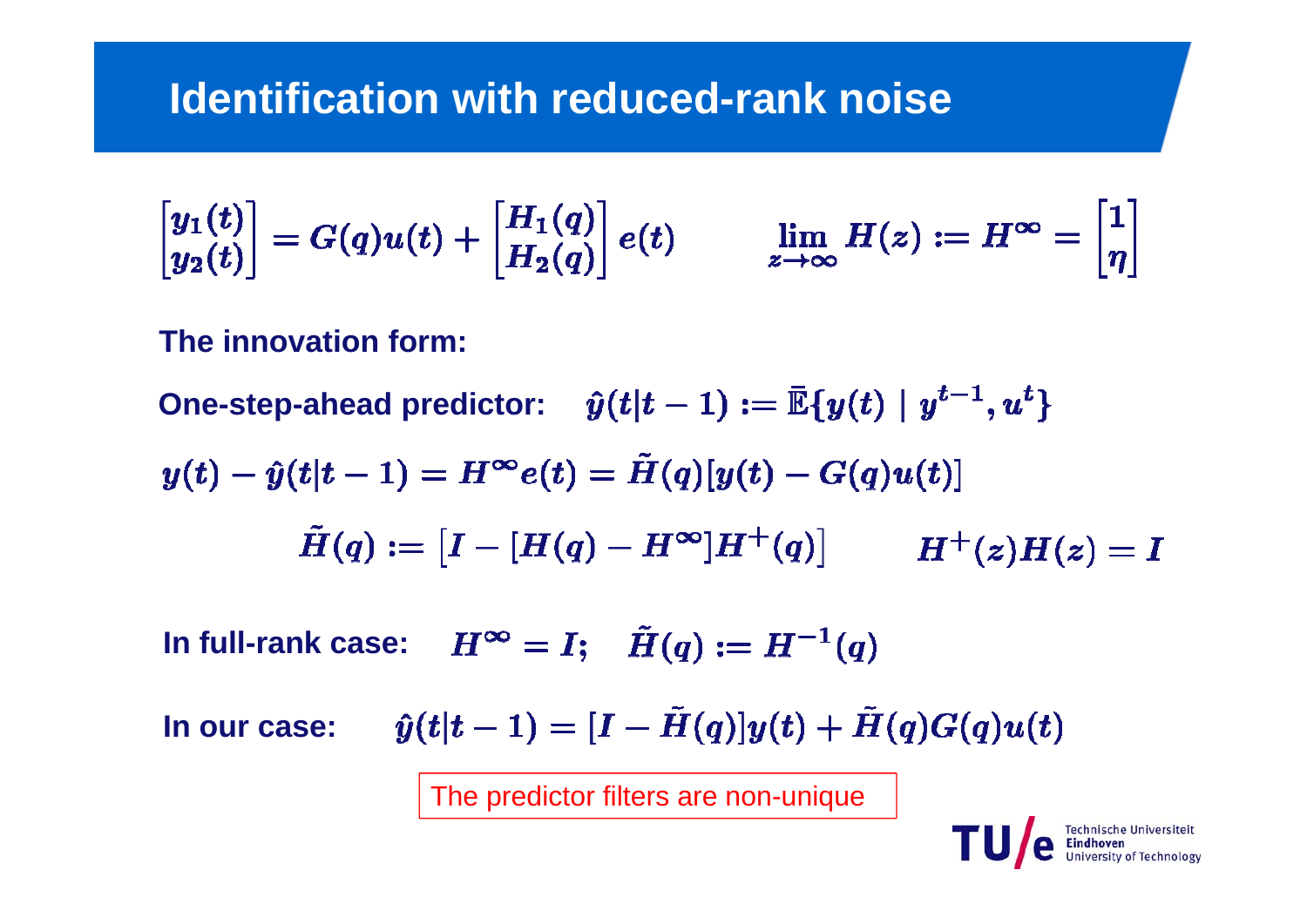### **Identification with reduced-rank noise**

**If we restrict the predictor inputs to the full-rank output only:**

$$
\begin{bmatrix} \hat{y}_1(t|t-1) \\ \hat{y}_2(t|t-1) \end{bmatrix} = \begin{bmatrix} P_{11} & P_{12} \\ P_{21} & P_{22} \end{bmatrix} \begin{bmatrix} y_1(t) \\ u(t) \end{bmatrix}
$$

$$
\begin{bmatrix} P_{11} & P_{12} \ P_{21} & P_{22} \end{bmatrix} = \begin{bmatrix} 1 - H_1^{-1} & [H_1^{-1} \ 0]G \\ H_1^{-1}(H_2 - \eta) & [-H_1^{-1}(H_2 - \eta) \ 1]G \end{bmatrix}
$$

 $\begin{bmatrix} P_{11}(\theta) & P_{12}(\theta) \ P_{21}(\theta) & P_{22}(\theta) \end{bmatrix}$ **then predictor filters become unique (and suitable for parametrization)**

**prediction error:**  $\varepsilon(t, \theta) := y(t) - \hat{y}(t|t-1; \theta)$ 

$$
\begin{bmatrix} \varepsilon_1(t,\theta) \\ \varepsilon_2(t,\theta) \end{bmatrix} := \begin{bmatrix} y_1(t) \\ y_2(t) \end{bmatrix} - \begin{bmatrix} \hat{y}_1(t|t-1;\theta) \\ \hat{y}_2(t|t-1;\theta) \end{bmatrix}
$$

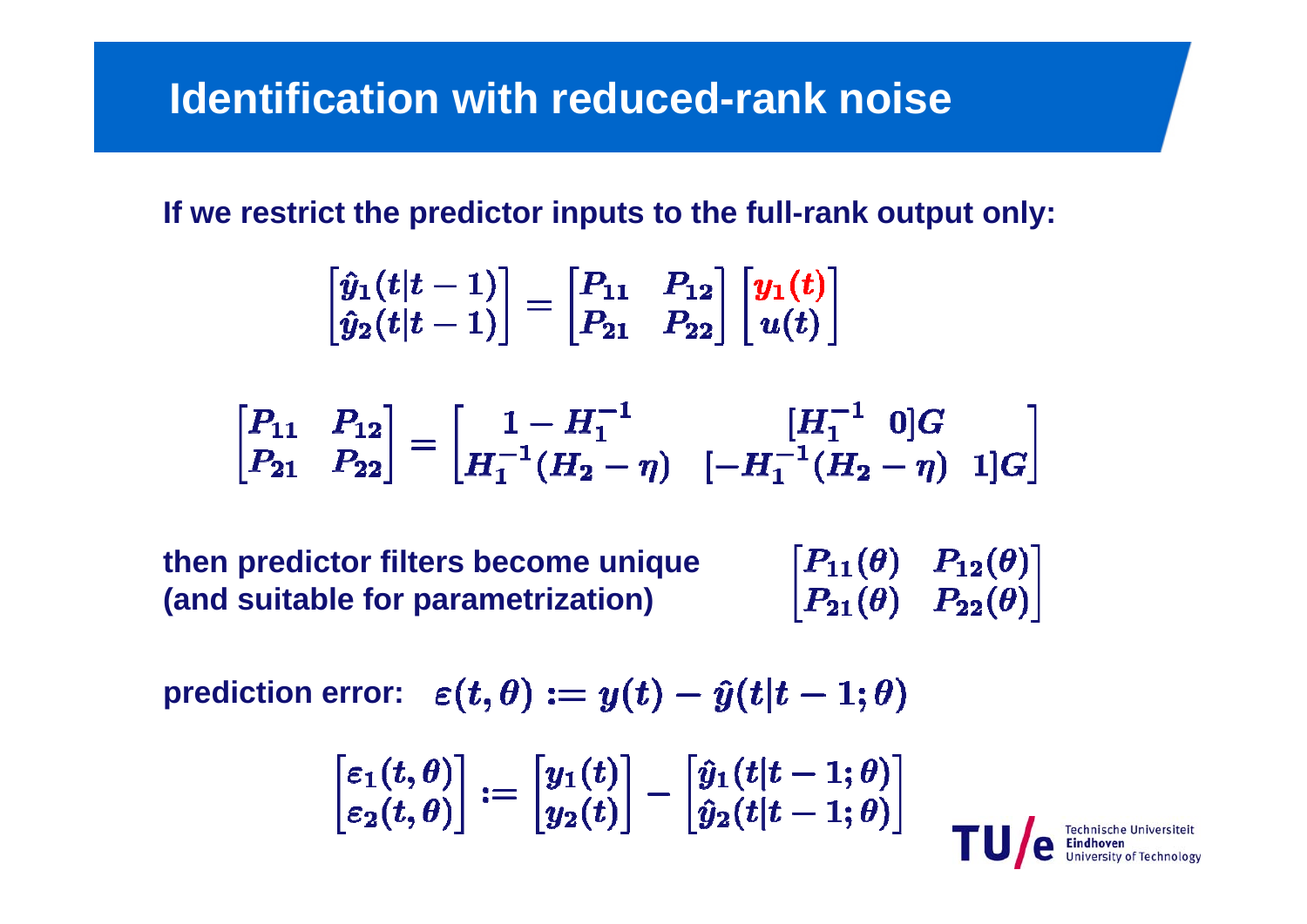### **Identification criterion**

**The innovation process:**

$$
\begin{bmatrix} 1 \\ \eta \end{bmatrix} e(t) = y(t) - \hat{y}(t|t-1)
$$

**Implication for identification based on prediction errors:**

•  $\min_{\mathcal{E}} \mathbb{E} \, \varepsilon^2 \left( t, \theta \right) \varepsilon(t,\theta)$  will not satisfy the rank condition of the **innovation process in**  $\theta = \theta_0$ 

### **Constrained identification criterion:**

$$
\min_{\theta \in \Theta} \bar{\mathbb{E}} \, \varepsilon_1(t,\theta)^2 \; \text{ subject to } \; \varepsilon_2(t,\theta) = \eta \varepsilon_1(t,\theta) \; \text{ for all } t.
$$

The constraint accounts for the fact that  $y_1(t)$  and  $y_2(t)$  are driven by the same (white) noise

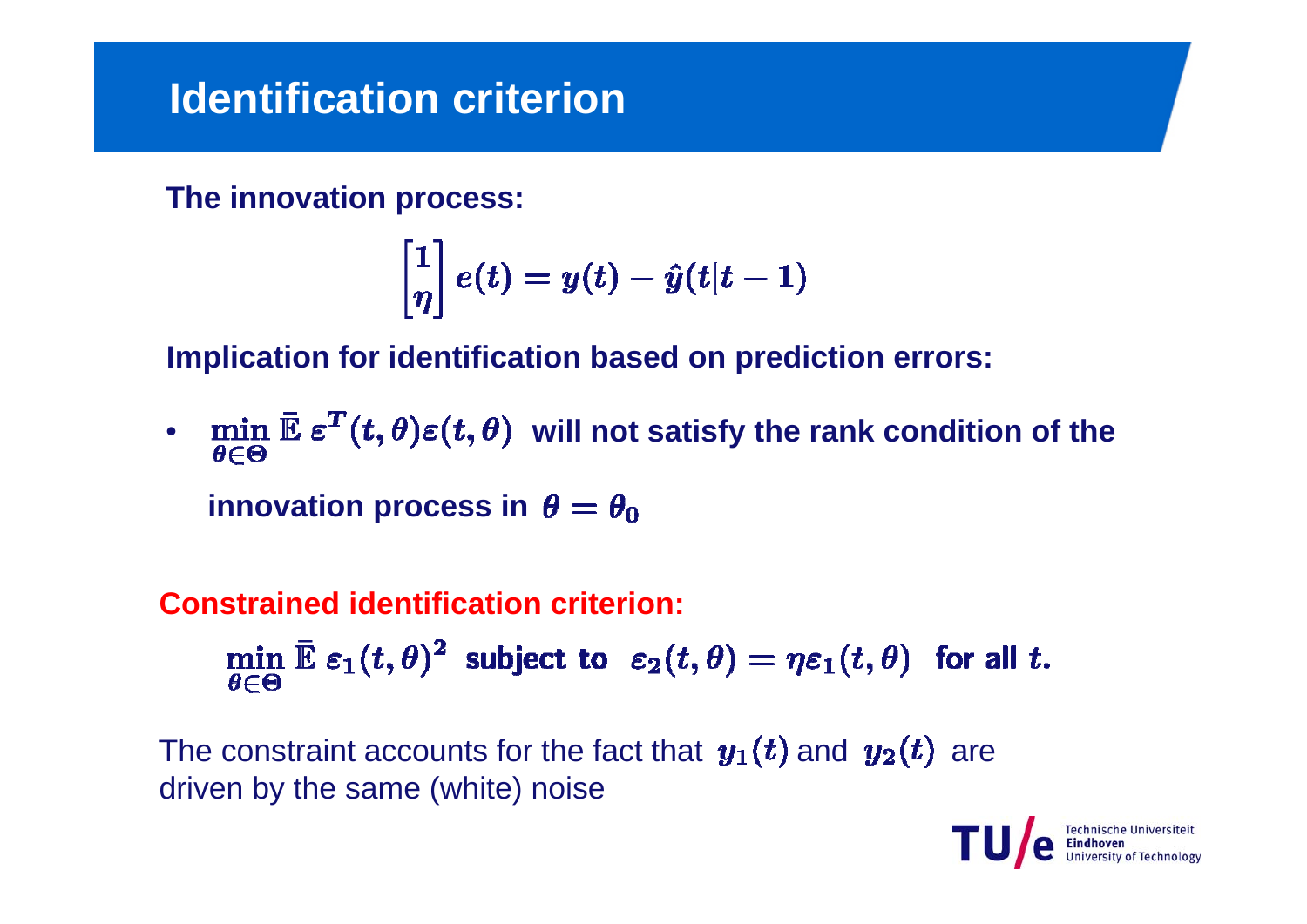## **Identification criterion**

**Constrained identification criterion:** 

$$
\theta^* := \min_{\theta \in \Theta} \bar{\mathbb{E}} \, \varepsilon_1(t,\theta)^2 \; \text{ subject to } \; \varepsilon_2(t,\theta) = \eta \varepsilon_1(t,\theta) \; \text{ for all } t.
$$

**"Consistency" result:**

Let data be generated by  $(G(\theta_0), H(\theta_0))$ 

Then  $(G(\theta^*), H(\theta^*)) = (G(\theta_0), H(\theta_0))$  provided that

- $\bullet$ The system is in the model set, and
- $\bullet$ The input signal is sufficiently exciting

**Constrained criterion may not be very practical**

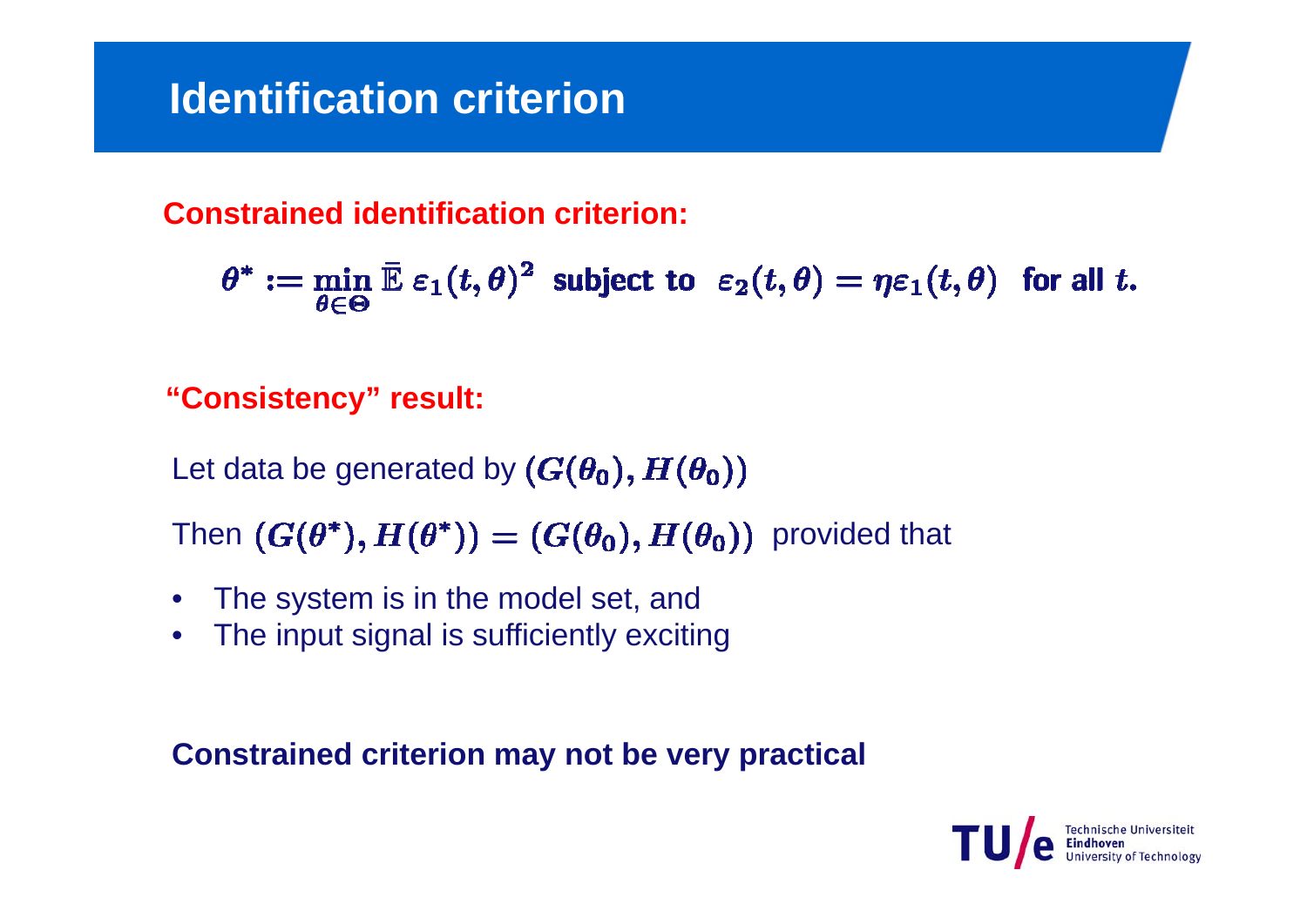### **Constraint relaxation**

**After constraint relaxation:**

$$
\min_{\theta\in\Theta} \, \bar{\mathbb{E}}\, \, \left[\varepsilon_1(t,\theta)^2\,\,+\lambda(\varepsilon_2(t,\theta)-\eta\varepsilon_1(t,\theta))^2\right]
$$

with tuning parameter  $\lambda \in \mathbb{R}$ 

For  $\lambda > 0$  the consistency result remains true. For  $\lambda \rightarrow \infty$  constraint satisfaction

**The above criterion is equivalent to:**

 $\min_{\theta \in \Theta} \bar{\mathbb{E}} \, \varepsilon^T(t, \theta) Q \varepsilon(t, \theta))$ <br>with weighting matrix  $Q = \begin{bmatrix} 1 + \lambda \eta^2 & -\eta \lambda \\ -\eta \lambda & \lambda \end{bmatrix}$ 

allowing a variance analysis.

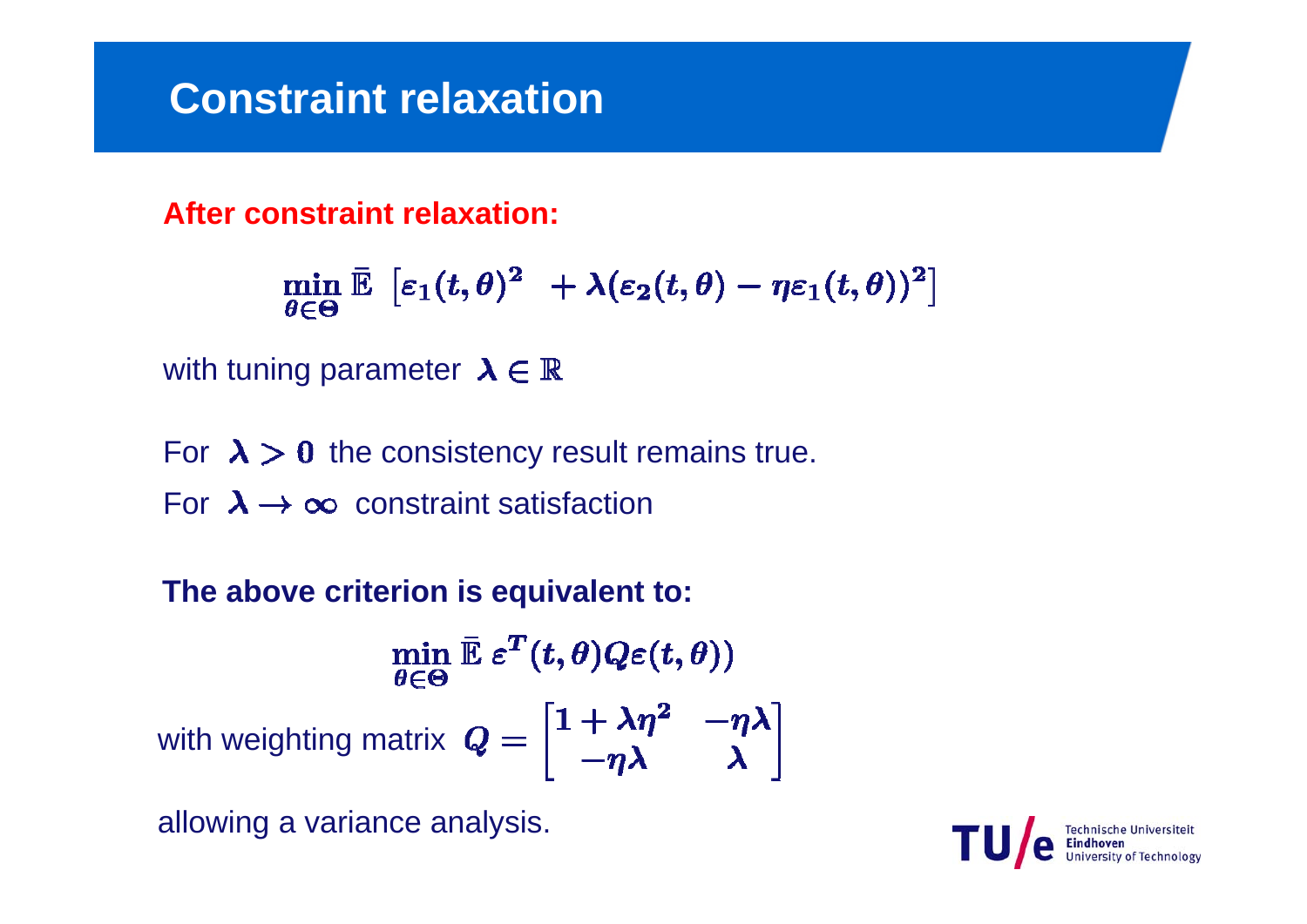**Data-generating system:**

$$
G_1(q) = 0.3 + 0.7q^{-1} + 0.3q^{-2},
$$
  
\n
$$
G_2(q) = 0.15 + 0.9q^{-1} - 0.5q^{-2},
$$
  
\n
$$
H_1(q) = \frac{1}{1 + 0.3q^{-1} + 0.4q^{-2}},
$$
  
\n
$$
H_2(q) = \frac{1}{2 - 0.4q^{-1} + 0.2q^{-2}},
$$
  
\n
$$
H_3(q) = \frac{1}{2 - 0.4q^{-1} + 0.2q^{-2}},
$$
  
\n
$$
H_4(q) = \frac{1}{2 - 0.4q^{-1} + 0.2q^{-2}},
$$

**Parametrized model:**

$$
\begin{array}{rcl} G_i(q,\theta) & = & b_{0,i} + b_{1,i}q^{-1} + b_{2,i}q^{-2}, \quad \ \, i = \{1,2\} \\ H_j(q,\theta)^{-1} & = & d_{0,j} + d_{1,j}q^{-1} + d_{2,j}q^{-2}, \quad \ j = \{1,2\}. \end{array}
$$

Input: white noise process



 $\boldsymbol{e}$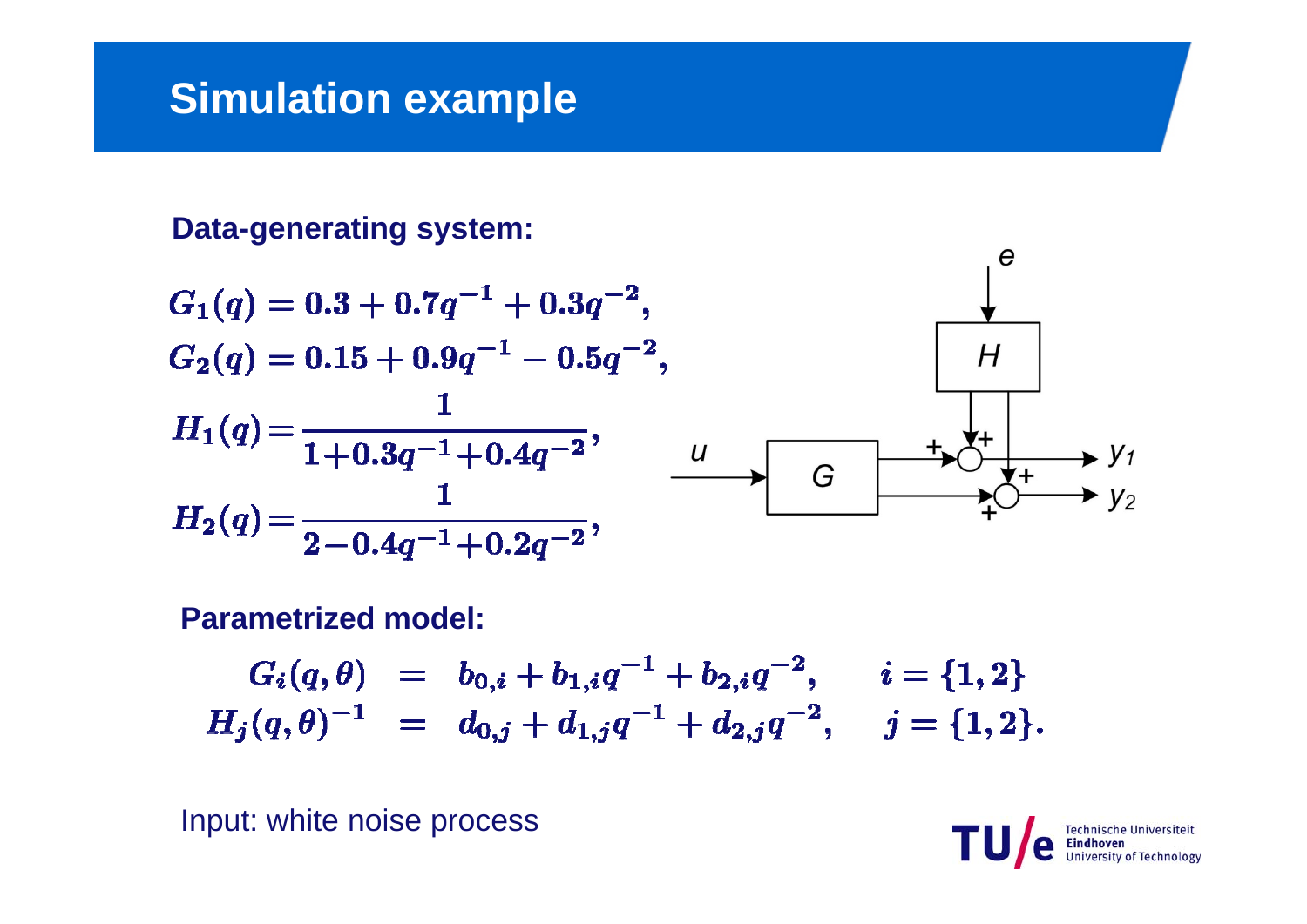### **Result of 100 Monte Carlo simulation runs (***N=1000***):**



"SISO"= two independent SISO identifications of  $(G_1, H_1)$  and  $(G_2, H_2)$ 

**Technische Universiteit University of Technology**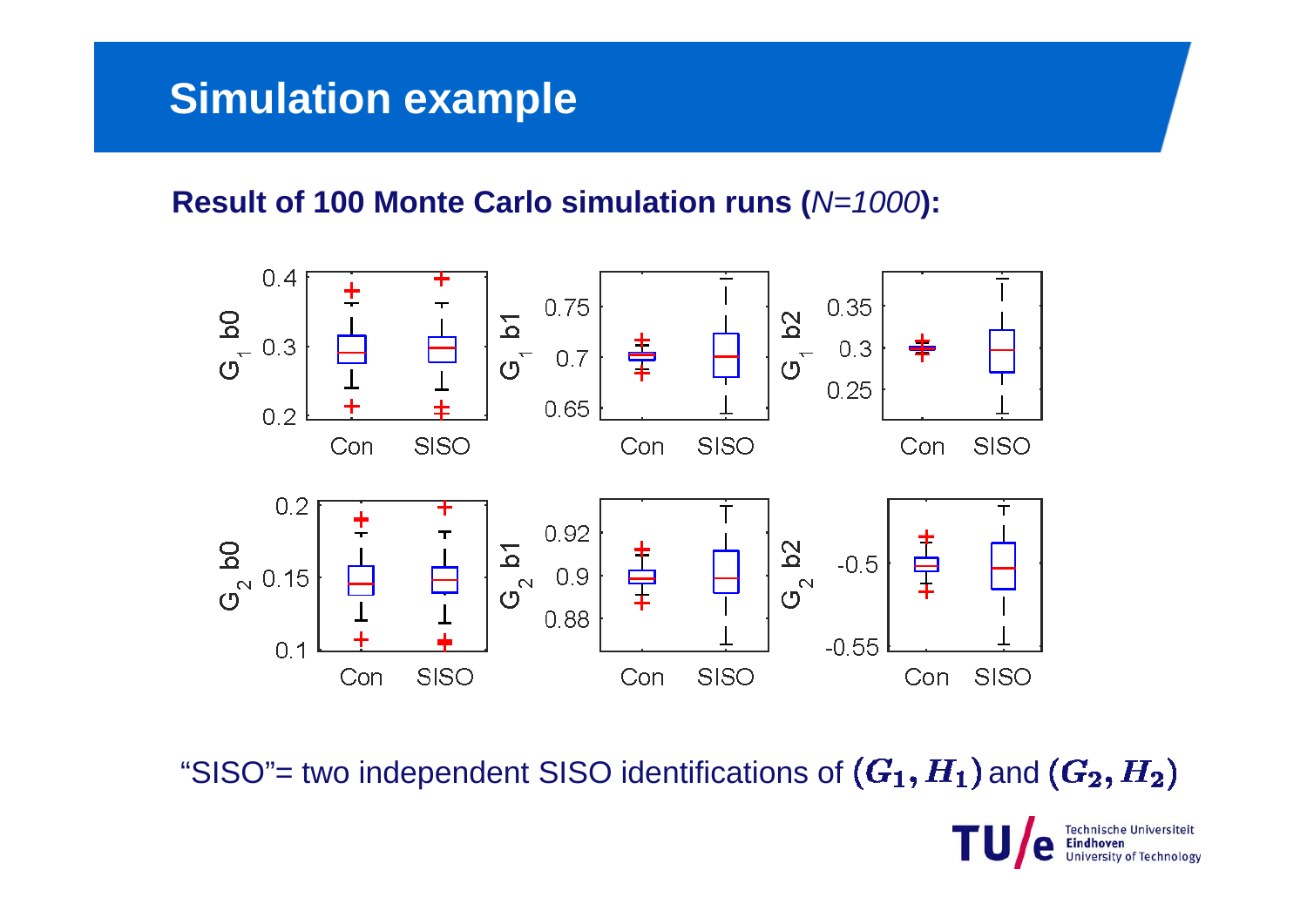#### Estimated noise model parameters:



Some parameters are estimated variance-free, see also the SIMO results in Everitt et al., Automatica 2017.

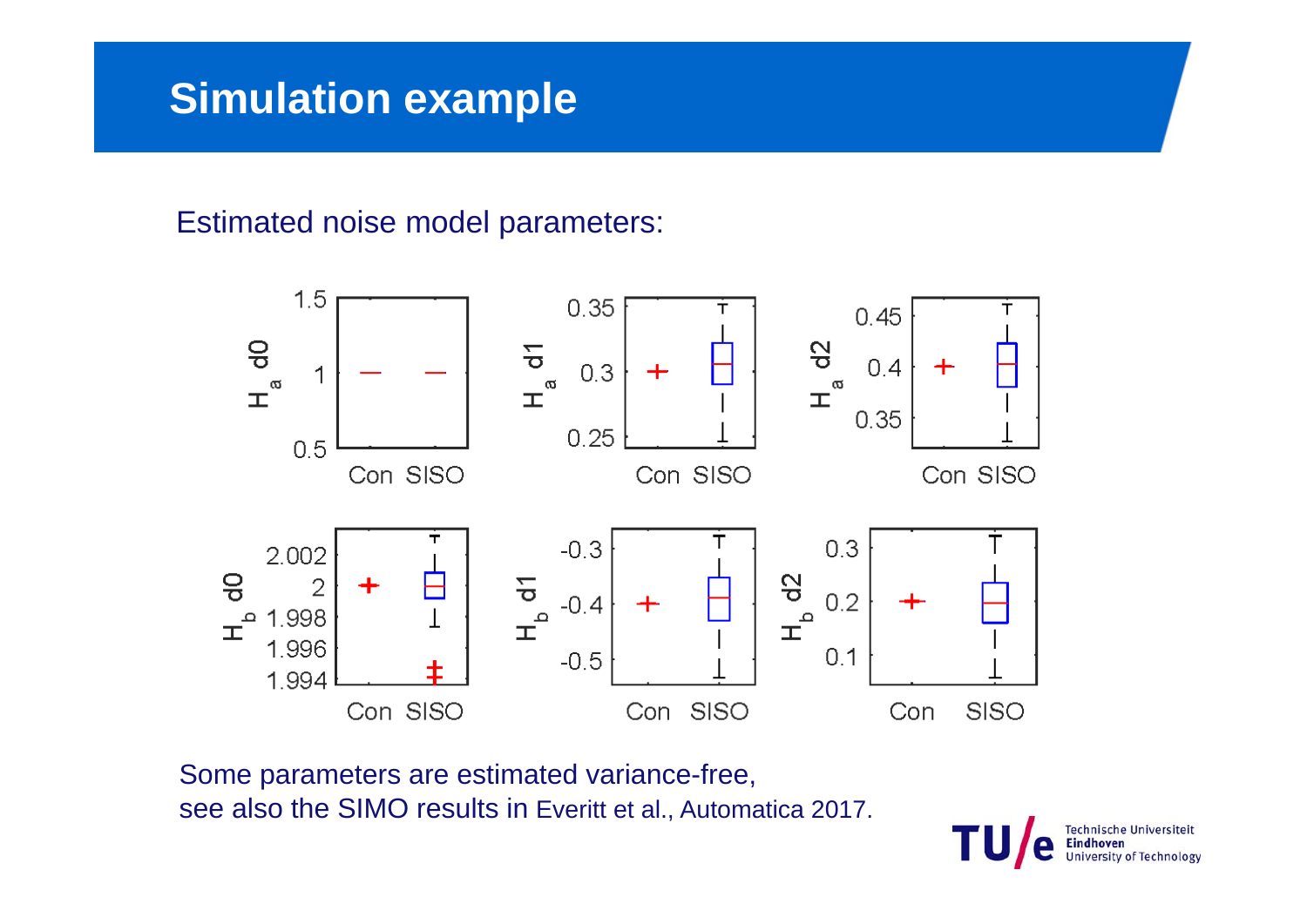### **Criterion with constraint relaxation:**